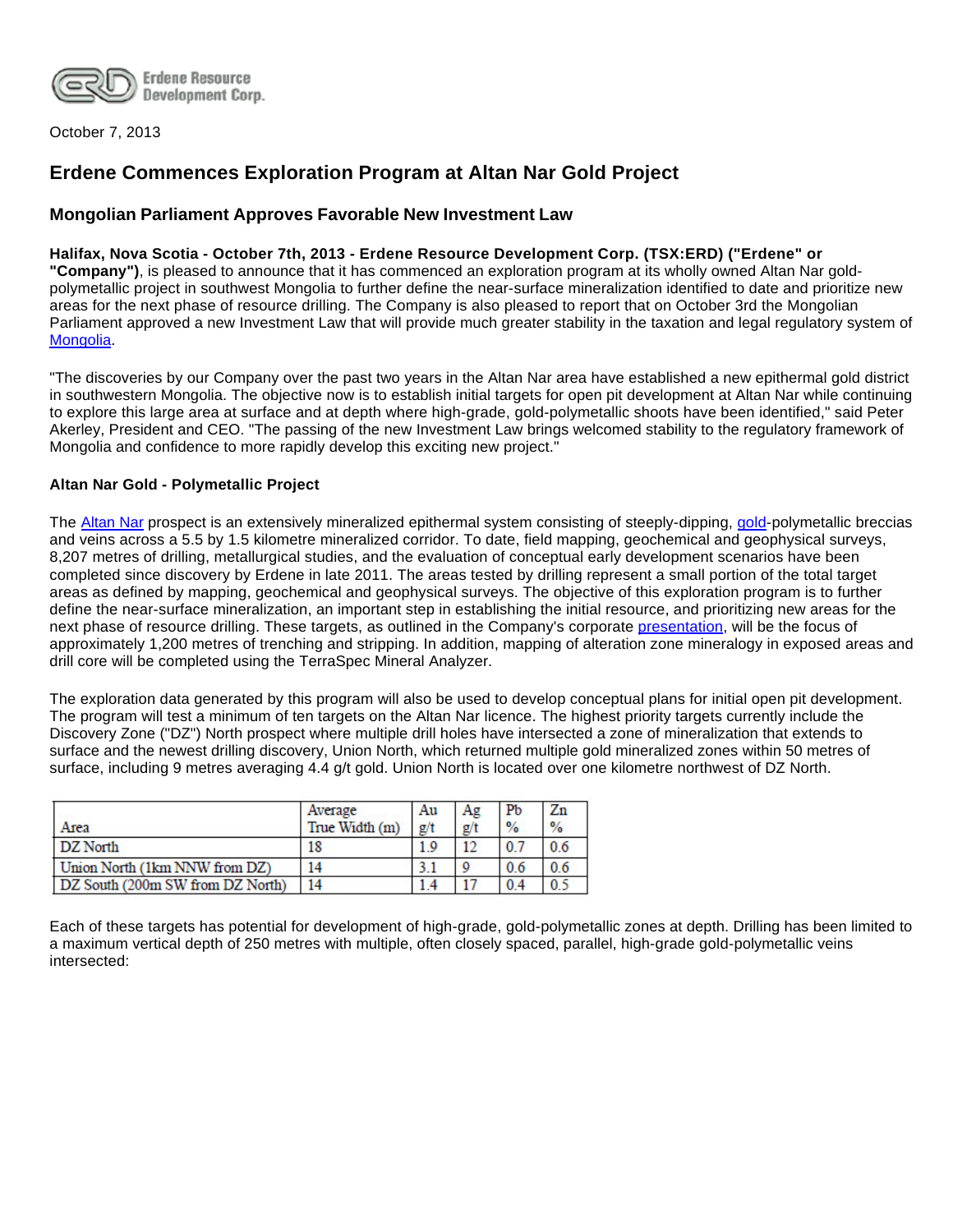|                    |               | From | To  | Width          | Au    | Ag    | PЬ   | Zn            |
|--------------------|---------------|------|-----|----------------|-------|-------|------|---------------|
| Area               | Hole #        | (m)  | (m) | (m)            | (g/t) | (g/t) | $\%$ | $\frac{0}{0}$ |
| DZ North           | <b>TND-37</b> | 144  | 145 | 1              | 11.7  | 102   | 4.5  | 5.3           |
| DZ North           | <b>TND-38</b> | 121  | 124 | 3              | 13.1  | 67    | 1.0  | 0.7           |
| DZ North           | <b>TND-40</b> | 73   | 75  | $\overline{2}$ | 9.9   | 35    | 1.6  | 1.5           |
| DZ North           | <b>TND-50</b> | 111  | 112 | 1              | 8.1   | 38    | 2.7  | 1.0           |
| DZ North           | <b>TND-58</b> | 266  | 267 | 1              | 12.6  | 19    | 1.6  | 1.4           |
| DZ South           | <b>TND-19</b> | 133  | 134 | 1              | 7.6   | 250   | 0.2  | 0.5           |
| DZ South           | <b>TND-19</b> | 144  | 147 | 3              | 16.1  | 12    | 0.2  | 0.9           |
| DZ South           | <b>TND-19</b> | 150  | 151 | 1              | 14.3  | 22    | 0.2  | 1.2           |
| <b>Union North</b> | <b>TND-46</b> | 58   | 59  | 1              | 8.5   | 17    | 1.9  | 0.6           |
| <b>Union North</b> | <b>TND-46</b> | 62   | 63  | 1              | 15.3  | 23    | 1.2  | 1.0           |
| <b>Union South</b> | <b>TND-29</b> | 120  | 121 | 1              | 10.9  | 10    | 0.8  | 2.5           |

#### **New Mongolia Investment Law**

On October 3rd, 2013, 83% of Mongolia's Parliament members voted to approve a new law on investment ("Investment Law"). The Investment Law removes restrictions on approval of investments by foreign private investors in key sectors of the economy including mining, and includes stabilisation of tax periods based on the investment amount and the location within the Country, setting tax rates for between five to 15 years.

## **Deferred Share Units Granted**

On September 30th, 2013, the Company granted a total of 723,249 Deferred Share Units ("DSU") at \$0.09 per share to certain officers, directors and employees of the Company. As previously announced, in order to reduce cash outflows and eliminate certain future commitments, the Company is utilizing the DSU program to more closely align the Company's compensation plan with shareholder expectations.

#### **Qualified Person**

J.C. (Chris) Cowan, P.Eng. (Ontario), VP Asia for Erdene, is a Qualified Person as that term is defined in National Instrument 43-101 and has reviewed and approved the technical information contained in this news release. All samples have been assayed at SGS Laboratory in Ulaanbaatar, Mongolia. In addition to internal checks by SGS Laboratory, the Company incorporates a QA/QC sample protocol utilizing prepared standards, blanks and duplicates.

#### **About Erdene**

Erdene Resource Development Corp. is a Canada-based junior resource company focused on the acquisition, exploration, and development of base and precious metals in Mongolia. For further information on the Company, please visit [www.erdene.com.](http://www.erdene.com/) Erdene has 58,785,299 issued and outstanding common shares and, a fully diluted position of 67,108,965 common shares.

#### **Forward-Looking Statements**

Certain information regarding Erdene contained herein may constitute forward-looking statements within the meaning of applicable securities laws. Forward-looking statements may include estimates, plans, expectations, opinions, forecasts, projections, guidance or other statements that are not statements of fact. Although Erdene believes that the expectations reflected in such forward-looking statements are reasonable, it can give no assurance that such expectations will prove to have been correct. Erdene cautions that actual performance will be affected by a number of factors, most of which are beyond its control, and that future events and results may vary substantially from what Erdene currently foresees. Factors that could cause actual results to differ materially from those in forward-looking statements include market prices, exploitation and exploration results, continued availability of capital and financing and general economic, market or business conditions. The forward-looking statements are expressly qualified in their entirety by this cautionary statement. The information contained herein is stated as of the current date and is subject to change after that date. The Company does not assume the obligation to revise or update these forward-looking statements, except as may be required under applicable securities laws.

# **NO REGULATORY AUTHORITY HAS APPROVED OR DISAPPROVED THE CONTENTS OF THIS RELEASE**

#### **Contact information**